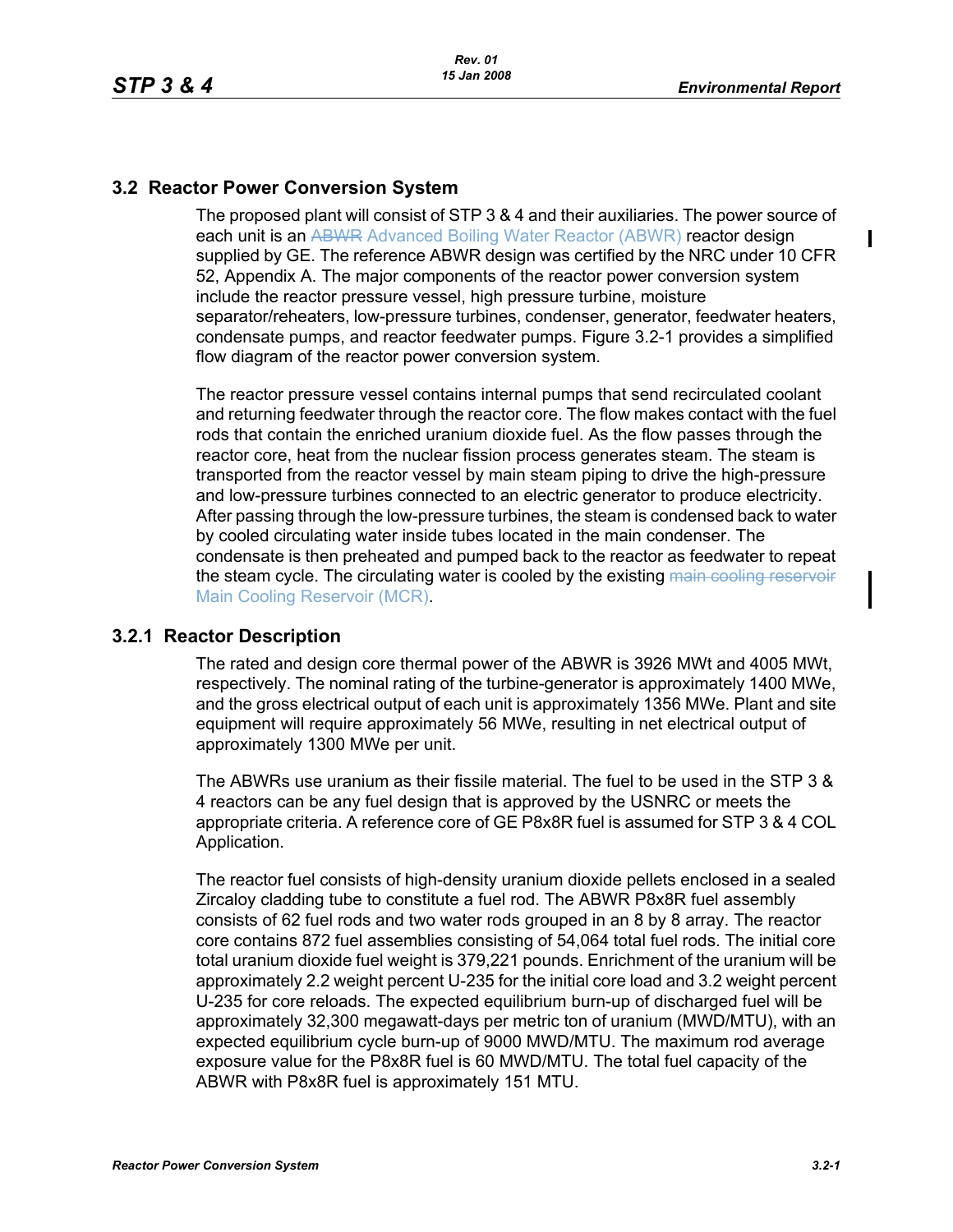## **3.2.2 Engineered Safety Features**

The engineered safety features for this plant are those systems provided to mitigate the consequences of postulated serious accidents. The features can be divided into three general groups: (1) containment systems, (2) emergency core cooling systems (ECCS), and (3) habitability systems. The ABWR design incorporates three redundant and independent divisions of ECCS and containment heat removal.

## **3.2.3 Power Conversion Systems**

The components of the power conversion systems are designed to produce electrical power using the steam generated by the reactor, condense the steam into water, and return the water to the reactor as heated feedwater, with a major portion of its gaseous, dissolved, and particulate impurities removed in order to satisfy reactor water quality requirements.

The power conversion system includes the main steam system, the main turbine generator system, main condenser, condenser evacuation system, turbine gland seal system, turbine bypass system, extraction steam system, condensate cleanup system, and the condensate and feedwater pumping and heating system. The heat rejected to the main condenser is removed by the circulating water system and discharged to the power block heat sink, main cooling reservoir MCR. Each unit will reject approximately 8.566x10<sup>9</sup> Btu/hr of waste heat to the main cooling reservoir MCR. The condenser has approximately 1.104x10<sup>6</sup> square feet of surface area and uses titanium or stainless steel tubes. The overall unit thermal efficiency is approximately 36%.

Steam generated in the reactor is supplied to the high-pressure turbine and the steam moisture separators/reheaters. Steam leaving the high-pressure turbine passes through a combined moisture separator/reheater before entering the low-pressure turbines. The moisture separator drains, steam reheater drains, and the drains from the two high-pressure feedwater heaters are pumped forward to the suction of the reactor feed pump by the heater drain pumps. The low-pressure feedwater heater drains are cascaded to the condenser.

The condensate pumps take suction from the condenser hotwell and deliver the condensate through filters and demineralizers, gland steam condenser, steam jet air ejector condenser, offgas recombiner condensers, and through the low-pressure feedwater heaters to the reactor feed pumps. The reactor feed pumps discharge through the high-pressure feedwater heaters to the reactor.